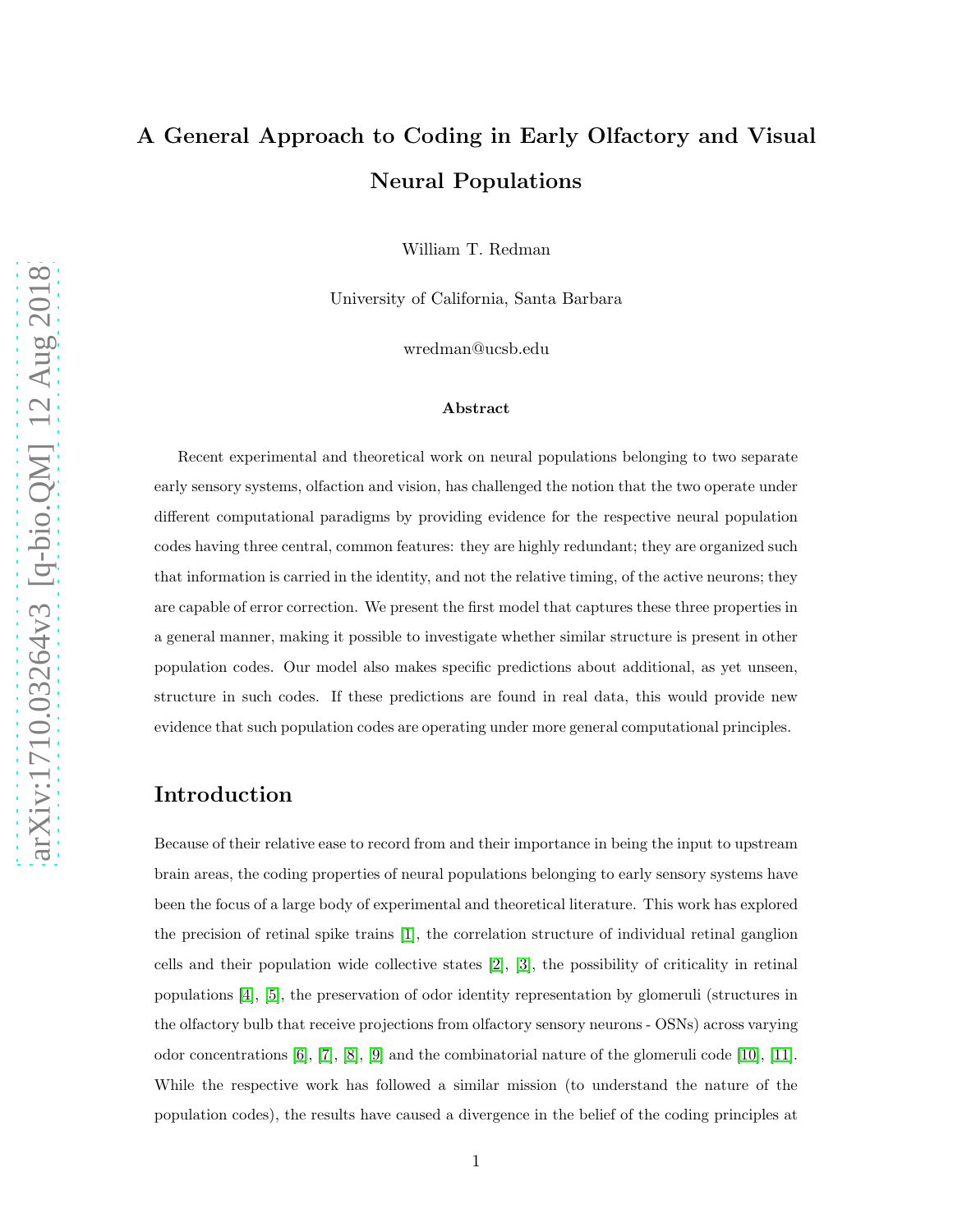use. Yet, in both systems, the exact structure of the exact nature of the population code has been unclear.

Recent work has taken advantage of advances in recording and manipulation technology, as well as statistical methods, to probe more intricately at this question of the exact structure of the retinal ganglion and the glomeruli population codes [\[12\]](#page-9-11), [\[13\]](#page-10-0), [\[14\]](#page-10-1), [\[15\]](#page-10-2). Despite the differences in system and approach, the two have converged on three similar principles for the respective codes. First, the codes are highly redundant, as only a small subset of the neurons are responsible for carrying the information about the identity of any given stimulus (whether it be some feature of the visual field or an odor). Second, it is the identity of these neurons in the specific subset (and not their relative timing) that carries the relevant information. Finally, a neural population code with those two features is endowed with the capability to be robust to noise, in the sense that the code is capable of error correction. These core similarities clearly challenge the assumption that the two systems are operating under different coding paradigms.

In the retinal ganglion population code, these features come about by the fact that the probability space of population responses is populated by geometric objects identified as ridges. These ridges correspond to unique "codewords" that a downstream system maps all responses in the ridge to [\[13\]](#page-10-0). The identity of these ridges is determined by an active set of neurons (those neurons that were active in the states that make up a given ridge) and a silent set (those neurons that weren't active). The mapping from a given neural response to the appropriate, ridge-specific codeword was hypothesized to be achieved by an additional layer of neurons, each one firing if a certain fraction of neurons in a given active set fire and none of neurons in the corresponding silent set fire (see [\[13\]](#page-10-0) Fig. 13). Under this simple model, it's easy to see that there could be a number of population response states that get mapped to the same codeword.

In the glomeruli population code, these features arise from the fact that the code has been found operate under the "Primacy Hypothesis", namely that it is the first  $n$  active glomeruli that are responsible for encoding odor identity [\[14\]](#page-10-1). Therefore, all population responses that have the same first n active glomeruli (where the order of the first n active glomeruli doesn't matter [\[14\]](#page-10-1)), are recognized as being the same odor. Any of those given states can therefore be seen as a codeword. The relevant time scale (which determines the relevant  $n$ ) was found to be  $< 100$  ms [\[14\]](#page-10-1). Whether n is fixed, or whether it can vary for various odors and odor mixtures, has yet to be determined.

Recent theoretical work has suggested that the aforementioned three properties might be a more universal feature of neural population codes [\[16\]](#page-10-3). In particular, brain regions such as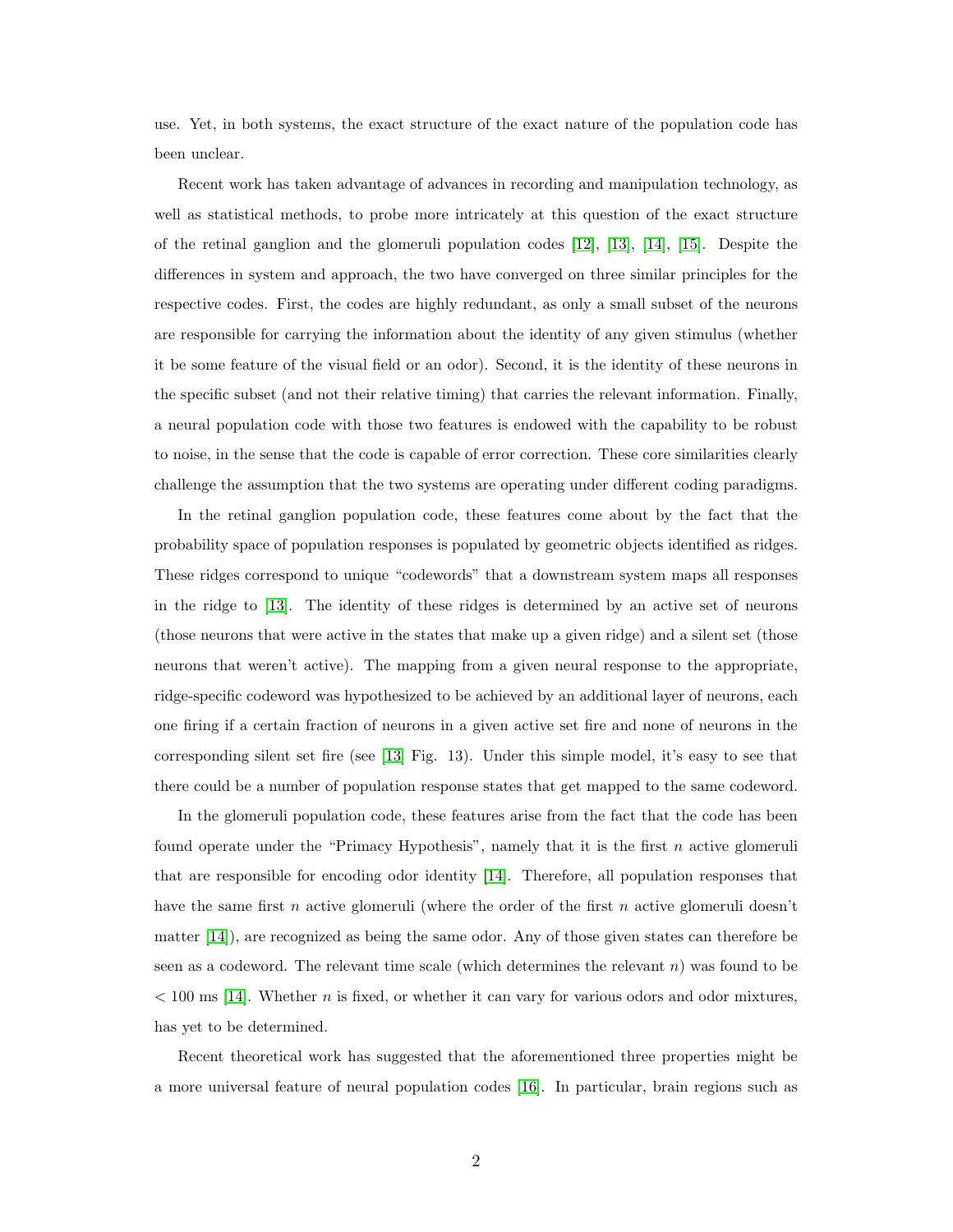MT and V1, which have similar firing rates and pairwise correlations to the retinal ganglion cells, were hypothesized to have these same properties in their neural codes. A more general framework in which to talk about neural population codes with these three properties is therefore desirable, especially if it can make predictions to specific structures that these codes should have.

The rest of this paper will focus on such a framework. In the Method section, we outline our model for mapping arbitrary neural population responses to codewords. Our model utilizes the universal property of free groups (UPFG). We then provide an example of our model by mapping a specific set of neural responses to a given set codewords. We compare our methods mapping with the mapping generated by using Generalized Minimum Distance (GMD) decoding [\[17\]](#page-10-4), a well known method in coding theory. This example is given to provide a more intuitive feel for our model (especially for those unfamiliar with group theory) and illustrate how it compares to other known (but not directly implicated in neural population coding) error correction algorithms. Finally, in the Discussion section, we discuss the implications of our model with regards to real neural population data and possible future directions for this work.

## Why use the UPFG?

There are two reasons why we turn to using such a formal, and mathematically abstract, language as group theory for this problem. First, for those with a background in group theory, we believe that our model is fairly intuitive. Second, and more pertinently, theoretical neuroscience has seen great advances when *appropriate* theories/descriptions from formal physics and mathematics have been applied to neural problems. For instance, by borrowing ideas and analysis techniques from statistical physics, attractor neural networks (ANNs) were able to be developed and thoroughly explored [\[18\]](#page-10-5), [\[19\]](#page-10-6). In this vein, we feel that when considering redundant neural codes that "collapse" different population response states onto the same output (or recognized) state, the theory associated with homomorphisms (and group theory), is an appropriate language to use. For those unfamiliar with group theory, see some basic discussion in the Material and Methods section for a brief discussion of the simple group theoretic definitions and notions used in our model.

## Model

We start by defining the set of generators, G, as  $G = S + B$ , where  $S = \{1, 2, ..., n\}$ , B is a subset of the power set of S (i.e.  $B \subset \mathcal{P}(S)$ ), and + is the set concatenation operator. We refer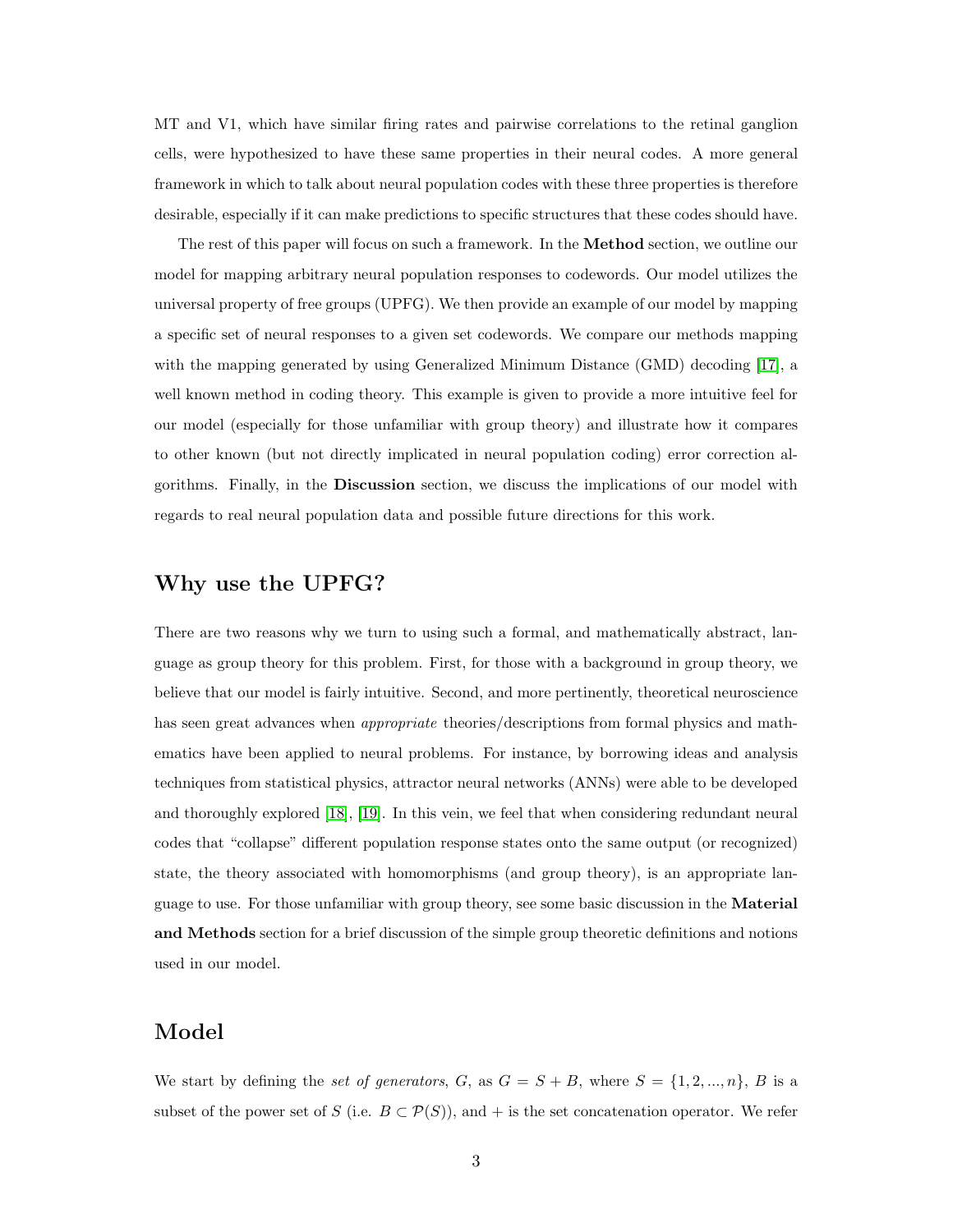to  $B$  as the *basis set*. The relevance of  $B$  will be discussed below.

A simple example of this is, for  $n = 5$ ,  $G = \{1, 2, 3, 4, 5, 12, 145\}$ , where the last two elements are the elements of the basis set (here 12 stands for  $\{1, 2\}$ ).

We define the group of codewords,  $(C, *_{C})$ , as  $C = \{c_1, c_2, ..., c_m\}$  and  $*_{C}$  is some operation on the elements of C that meets the standard group criteria [\[20\]](#page-10-7).

Finally, the *restricted free group of G*,  $\tilde{F}(G)$ , is defined to be the abeleanized group of all elements in the free group of  $G, F(G)$ , that are made up of, at most, each element of  $G$  once. For instance, while  $121 \in F(G)$ ,  $121 \notin \tilde{F}(G)$  because it has 1 twice.

Using the universal property of free groups [\[20\]](#page-10-7), we have the following diagram,



(1)

where i is the inclusion map (i.e.  $i(x) = x$  for all  $x \in G$ ), g is a group function determining C from G, and  $\varphi$  is a unique homomorphism (given a specific g) from  $F(G)$  to C. The UPFG tells us that we can relate g to  $\varphi$  by

$$
\varphi(A) = g(a_1) *_{C} \dots *_{C} g(a_n) \tag{2}
$$

where  $A \in F(G)$  and  $A = a_1...a_n$ , such that  $a_i \in G$  for all  $1 \leq i \leq n$ .

A final point on our model must be made. We define, for all  $s \in S$ ,

$$
g(s) = id_C \tag{3}
$$

where  $\mathrm{id}_C$  is the identity element of the group of code words (i.e. for all  $a \in C$ ,  $a *_{C} \mathrm{id}_C = a$ ).

With this definition, it is more clear what the role of the basis set,  $B$ , is (as it is unnecessary for "building"  $F(G)$ ); it is the generator of  $(C, *_{C})$  under g.

We now consider an element (or "word"),  $\omega$ , of  $\tilde{F}(G)$  (we consider  $\tilde{F}(G)$  because of it represents all possible neural responses that were considered in the neural data from [\[12\]](#page-9-11) - [\[15\]](#page-10-2), but the same holds true, with small modifications, for any element in  $F(G)$ ). We want to find the codeword (i.e. the element in  $(C, *_{C})$  that corresponds to  $\omega$ . In particular, for any given  $\omega$ ,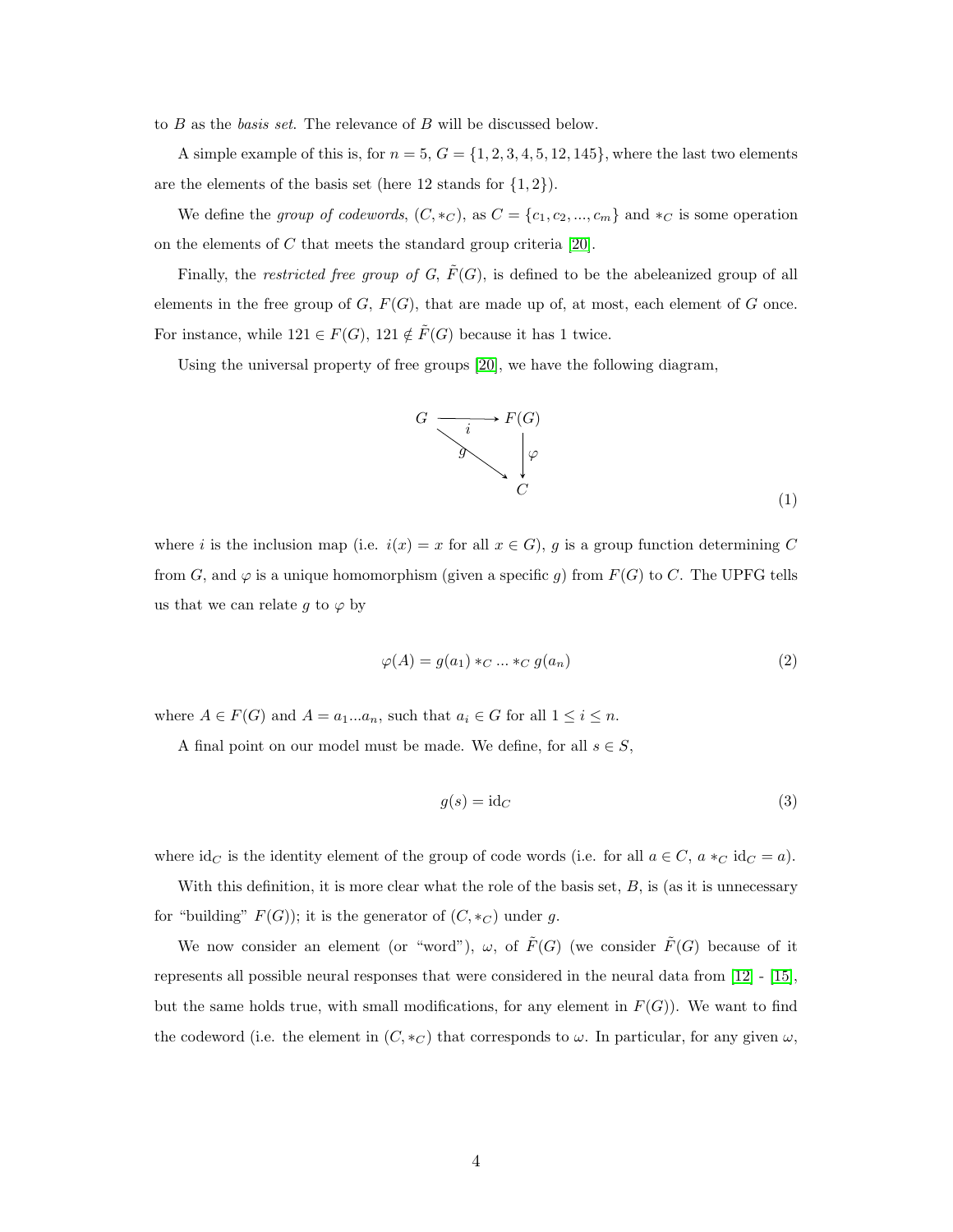there exists a subset of B,  $\{b_1, ..., b_k\}$ , and a subset of S,  $\{s_1, ..., s_m\}$   $(s_j \in S)$ , s.t.

$$
\omega = b_1...b_k s_1...s_m \tag{4}
$$

(the exact ordering of the  $b_i$ 's and  $s_j$ 's doesn't matter because  $\tilde{F}(G)$  is abelian). Of course, this decomposition of  $\omega$  is by no means unique. We therefore define the decomposition of  $\omega$  as the pair  $({b_i}, {s_j})$ , s.t. the number of elements of  ${b_i}$  is the (if possible) non-zero minimum of all the possible decompositions of  $\omega$ . From the neural perspective, this is equivalent to demanding that every word is represented as simply as possible by the activity states that make up the basis set.

With this, we can now look at the mapping of  $\omega$  to its relevant codeword, which is given by  $\varphi(\omega)$  (since  $\varphi : \tilde{F}(G) \to C$ ).

$$
\varphi(\omega) = \varphi(b_1...b_ks_1...s_l)
$$
\n
$$
= g(b_1) *_{C} ... *_{C} g(b_k) *_{C} g(s_1) *_{C} ... *_{C} g(s_l)
$$
\n
$$
= g(b_1) *_{C} ... *_{C} g(b_k)
$$
\n
$$
(5)
$$

By the defined decomposition of  $\omega$ , this decoding is unique.

Note therefore that if two elements,  $\omega_1$  and  $\omega_2$ , in  $\tilde{F}(G)$  have the same basis elements,  $\{b_i\}$ , in their decomposition, then the decoding of the two elements is equivalent

$$
\varphi(\omega_1) = g(b_1) *_{C} \dots *_{C} g(b_k) = \varphi(\omega_2)
$$
\n
$$
(6)
$$

#### Example

To illustrate our model, we map an example neural response space onto to example codewords. We also compare this mapping to an existing error correction method, Generalized Minimal Distance (GMD) decoding [\[17\]](#page-10-4), as a way to show the possible strengths of our method in reference to existing methods.

We will consider  $G = \{1, 2, 3, 4, 12, 24\}, C = \{0, 12, 24, 14\}, +\}.$  For simplicity, we will convert each element of G and C into a binary string. This corresponds to  $G = \{1000, 0100, 0010, 0001, 1100, 0101\}$ and  $C = (\{0000, 1100, 0101, 1001\}, + \text{mod}(2)),$  if we take each number, 1, .., 4, to be a position in a four bit string that has a value of 1.

The result of applying our mapping method and applying GMD decoding (where the decod-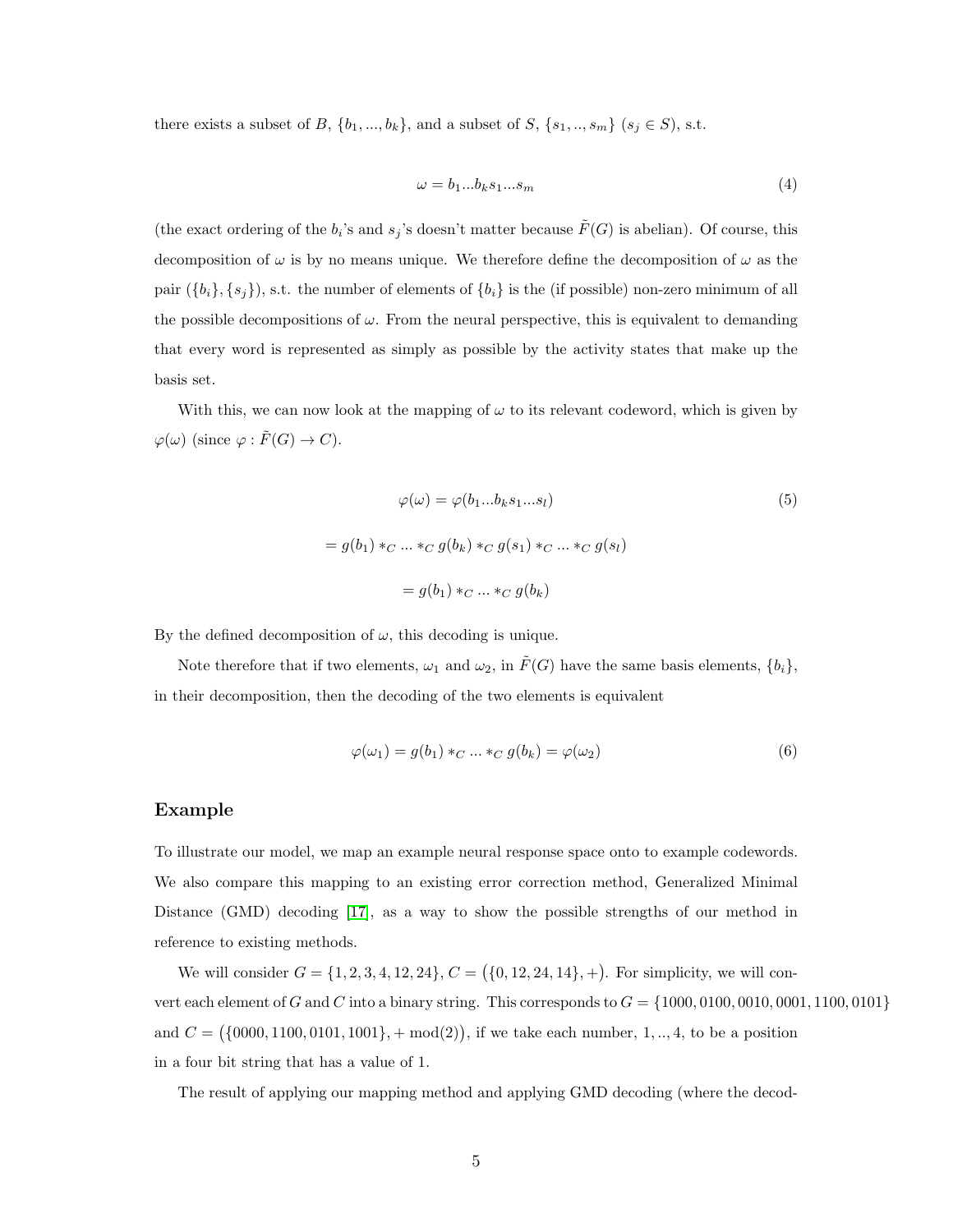ing is determined by the codeword that has the minimal Hamming distance from the word we are trying to decode) is given in Table 1. Note that we are assuming that every word is equally likely to be received. From this, we see that, first and foremost, the number of three way ties (as denoted by ?) is significantly less using the UPFG decoding as opposed to GMD decoding (one vs. eight). Additionally, in every determined decoding, the two methods agree.

Table 1: Comparison of our model (UPFG mapping) and GMD decoding on an example response space

| Word    | UPFG decoding | GMD decoding |
|---------|---------------|--------------|
| 1111    | ?             | ?            |
| 1110    | 1100          | 1100         |
| 1101    | 1100          | ?            |
| 1011    | 1001          | 1001         |
| 0111    | 0101          | 0101         |
| 1100    | 1100          | 1100         |
| 1001    | 1001          | 1001         |
| 0011    | 0000          | ?            |
| 1010    | 0000          | ?            |
| 0101    | 0101          | 0101         |
| 0110    | 0000          | ?            |
| 1000    | 0000          | ?            |
| 0100    | 0000          | ?            |
| 0010    | 0000          | 0000         |
| 0001    | 0000          | ?            |
| 0000    | 0000          | 0000         |
| Table 2 |               |              |

## Discussion

Recent work investigating the structure of the retinal ganglion and glomeruli population codes, [\[12\]](#page-9-11) - [\[15\]](#page-10-2), has challenged a number of widely held theoretical biophysical and neural beliefs with their three central (and convergent) conclusions: the respective neural population codes are redundant, in the sense that multiple neural response states are interpreted as encoding the same information; it is the identity of the relevant subset of neurons that fire, and not the relative timing of their firing, that encodes the identity of the stimulus; such codes with the previous two properties are endowed with the capability of error correction.

The fact that these neural population codes were found to be redundant contradicts the belief that neural codes should be very efficient. Such conclusions will force theorists to reconsider what, if anything, neural population codes are optimized for. Additionally, the finding that the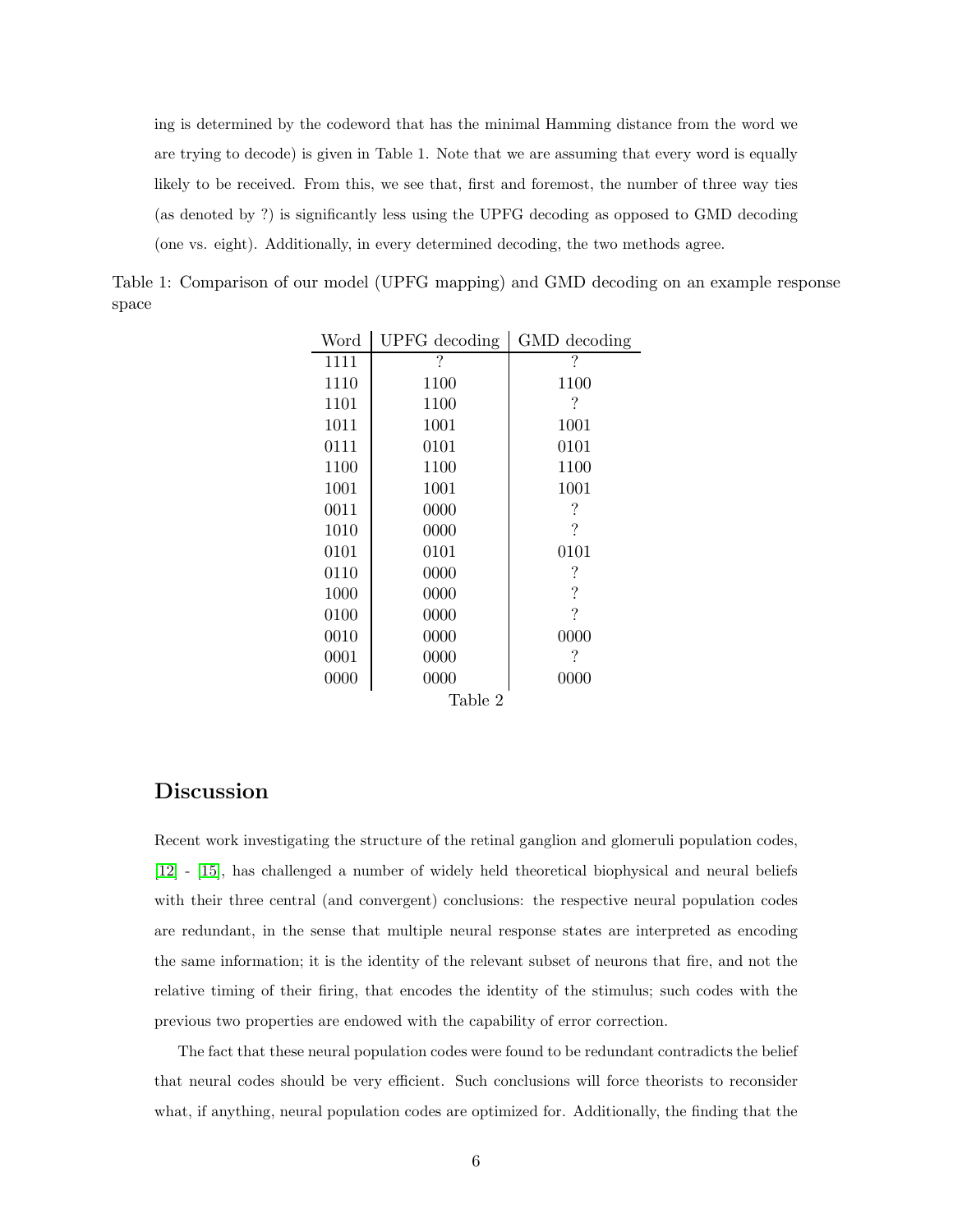first two properties allow for error correction marks a transition from the focus of biophysical and neural theory on how systems can output robustly despite noise (for a few of many examples, see  $[21]$ ,  $[22]$ ,  $[23]$ ,  $[24]$ ) to the idea that the output of neural systems can be noisy, but it is the subsequent mapping (or "interpretation") of that output that is robust to noise.

Finally, that these conclusions are reached by very different experimental and theoretical methods in the retinal ganglion and glomeruli populations suggest that the two sensory systems (vision and olfaction), despite being previously believed to be operating under different coding principles, are, in fact, using the same principles. This surprising (and powerful) fact, coupled with theoretical work [\[16\]](#page-10-3) arguing that these coding principles might be used in more than just early sensory systems, and in higher brain areas like MT and V1, highlights the need for a general framework in which to discuss codes with such three properties.

To see that our model indeed is a general framework that meets all three of these facets of neural population codes, note first that it is only the basis elements that determine the decoding of any word. Therefore, words that vary by elements that don't affect the basis elements are seen as equivalent (i.e. eq. 6). This can also be clearly seen in Table 1 (e.g. 1100 and 1101 have the same mapping). Second, the fact that we restrict ourselves to looking specifically at the restricted free group of G,  $\tilde{F}(G)$ , we are not only restricting ourself to the more reasonable neural case where neurons are consider to have fired at most once in a time bin, we are also restricting ourselves to only the identity of the basis elements mattering in decoding and not the ordering, as  $\tilde{F}(G)$  is abelian, and hence, the words  $\omega_1\omega_2$  and  $\omega_2\omega_1$  are equivalent. Finally, as noted before, because only the basis elements in the decomposition of a given word determine the decoding, our method is capable of error correction.

Our model, while capturing the three main principles of the aforementioned work, also makes predictions about aspects of the early sensory systems' coding. In particular it predicts the existence of a basis set. In the context of the glomeruli population code, there exist two possibilities. Either one,  $n$  (the number of relevant active glomeruli for odor classification) is fixed and the basis set is the set of codewords, which gives no new insight into the code. If  $n$ is not fixed, then there exists the possibility of all codewords being able to be built from some smaller set of response states that are themselves codewords. For example, if  $n = 2, 3$ , and 4 are all allowed (e.g. *n* is a function of odor complexity), then any  $n = 4$  codeword could be built from two codewords that are  $n = 2$ . This greatly reduces the amount of elements needed for describing the codewords, and sheds light onto possible downstream decoding mechanisms.

Similarly, for the retinal population code, the existence of a non-trivial basis set would shed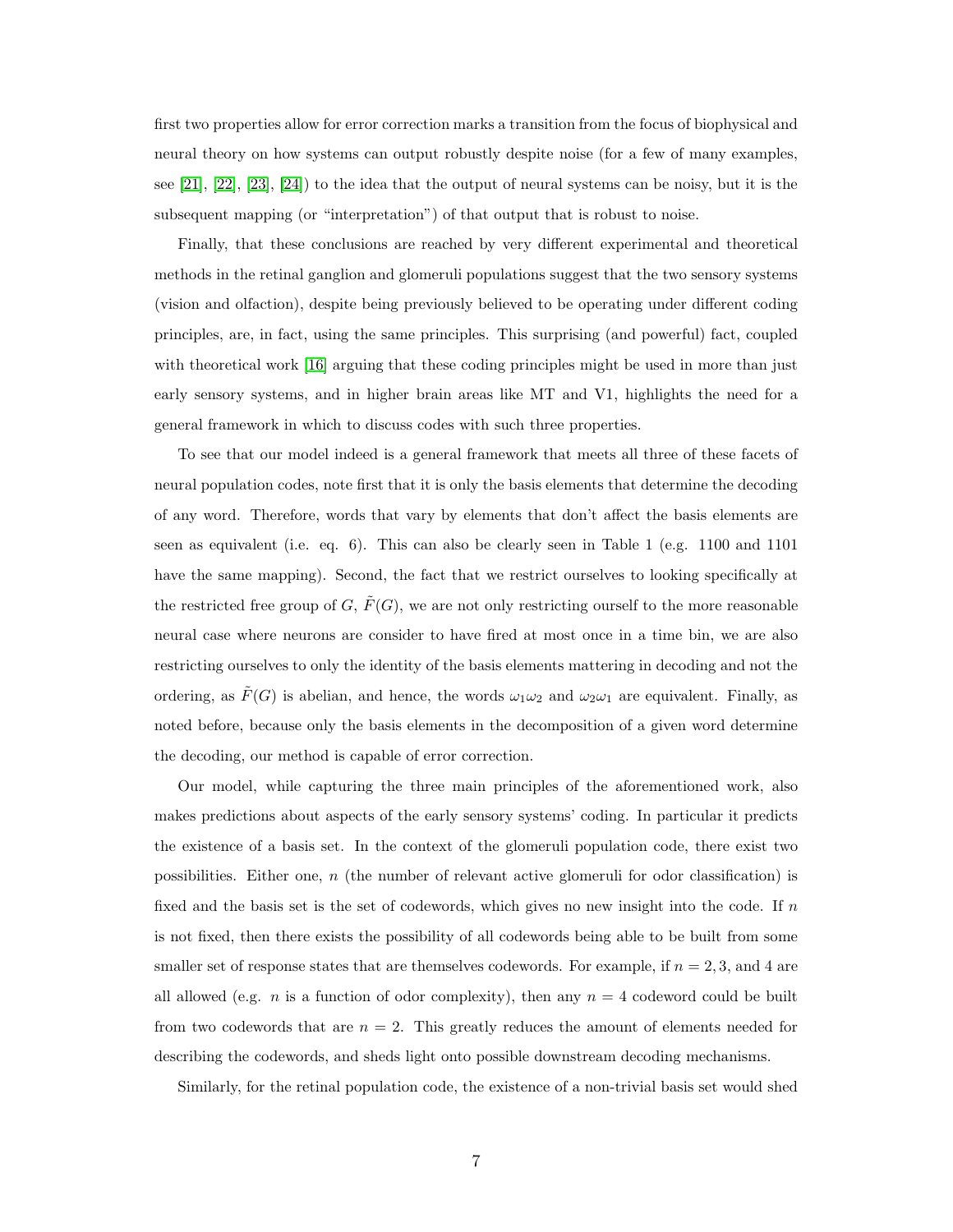light on downstream decoding schemes. In particular, it would provide possible adjustments to the model hypothesized in [\[13\]](#page-10-0) (i.e. Fig. 13). It is important to note that looking for the basis set in the retinal population code may require a switch in perspective, where it is the neurons in a given codewords silent set that might be the relevant feature. Future work will focus on methods for searching for basis sets, as well as specific implications of the existence of basis sets for downstream decoding schemes and how such schemes might develop in a natural way. Finding such basis sets in both the glomeruli and retinal population codes would extend even further the growing understanding of how similar the two codes are, and provide more evidence for the two operating under more universal computing principles.

One clear failure of our model is that is relies on group theoretic notions that most in the neuroscience community aren't familiar with. While we believe that continuing to think in terms of this language will be useful (and indeed, we hope that our model convinces others in the mathematical community to consider the possible role free groups, and the UPFG, might play in error correction and neural coding), we hope to translate this model into a more clear, and less mathematically technical, model that still captures the main principles, but can more easily be communicated to others.

We hope that we have made clear the similarities of the two early sensory systems' population codes, the need for a general framework in which to explore arbitrary codes that share the properties exhibited by those two codes, and the possible utility of using group theory as a language to talk about such codes.

#### Materials and Methods

We provide here the basic group theory definitions and notions that are required for understanding our model. We have tried to make this as easy to understand as possible for the reader not familiar with group theory. Note that therefore some of the extra complications or subtleties are swept under the rug at the discretion of the author, especially if they are not believed to be relevant for understanding our model. Everything written below can be found in the following two references [\[20\]](#page-10-7), [\[25\]](#page-10-12).

#### Groups

A group is defined as the pair  $(G, *_{G})$ , where G is a set of elements and  $*_{G}$  is a binary operation that satisfies the following three properties: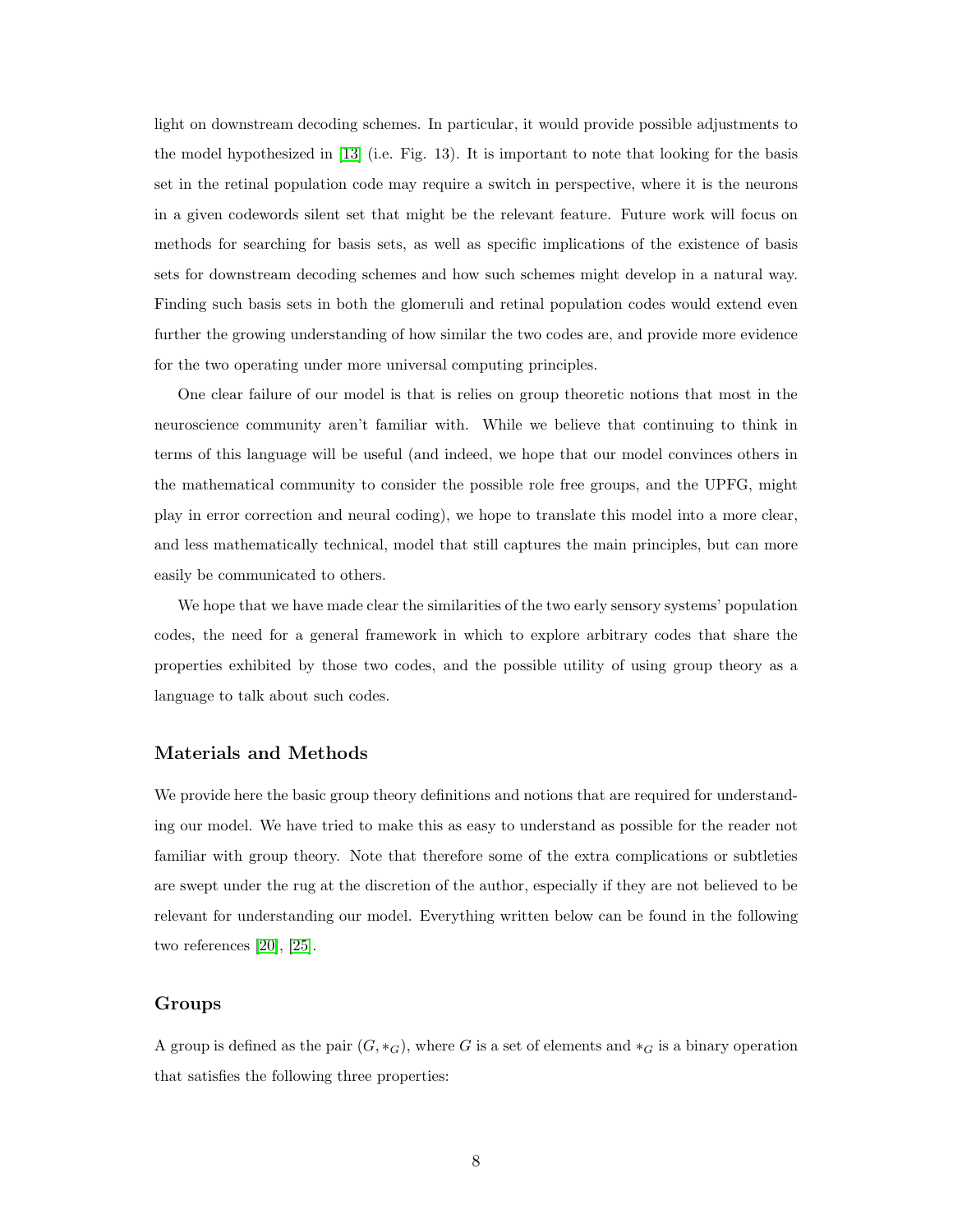- 1. There exists an identity element in G under  $*_G$ . That is, there is an element id<sub>G</sub> such that  $id_G *_G x = x$  for all  $x \in G$ .
- 2. The elements of G are self contained under  $*_G$ . That is, for all  $x, y \in G$ ,  $(x *_G y) \in G$ .
- 3. There exists an inverse element for all elements of G. That is, for all  $x \in G$ , there exists  $x^{-1}$  such that  $x *_G x^{-1} = id_G$ .

An example of a group is the integers under addition. It is easily verified that all three conditions are met, where the identity element is 0 and the inverse of  $n$  is  $-n$ .

For simplicity, groups will now be referred to as just  $G$ , where  $*_G$  is implicitly assumed.

#### Abelian

A group is said to be abelian if the elements of G commute. That is, if for all  $x, y \in G$ ,  $x \ast_G y = y \ast_G x.$ 

For the integers under addition, this is clearly the case. But most groups are not abelian (e.g. the set of matrices with unit eigenvalues under matrix multiplication are not abelian).

#### Homomorphisms

A homomorphism is a map,  $\varphi$ , between two groups, G and H, such that  $\varphi(x \ast_G y) = \varphi(x) \ast_H \varphi(y)$ for all  $x, y \in G$ . Note that the binary operations are different on each side of the equation.

In simpler terms, a homomorphism is a map that collapses one group onto another, while preserving some structure. For instance, the parity map (i.e. the map that returns 0 if the argument is even and 1 if the argument is odd),  $\varphi$ , from the integers to the integers modulus 2 (i.e.  $({0, 1}, +mod(2))$ , where  $1 + 1 = 0 mod(2)$ ) is a homomorphism.  $\varphi$  clearly collapses the integers (it reduces them to a set with only two elements), but it preserves some structure (namely, parity).

#### Free groups

A free group,  $F(G)$ , is an infinite group (in the sense that the set that comprises the elements of the free group is infinite) that is comprised of every possible combination of the elements of the set G, using the binary operation  $\ast$ . For instance, if  $G = \{a, b, a^{-1}, b^{-1}\}\$ , then the set comprising  $F(G)$  is given by  $\{a, b, a * a, a * b, b * a, a^{-1} * b, a * b^{-1}, a^{-1} * b^{-1}, a * a * a, ...\}$ .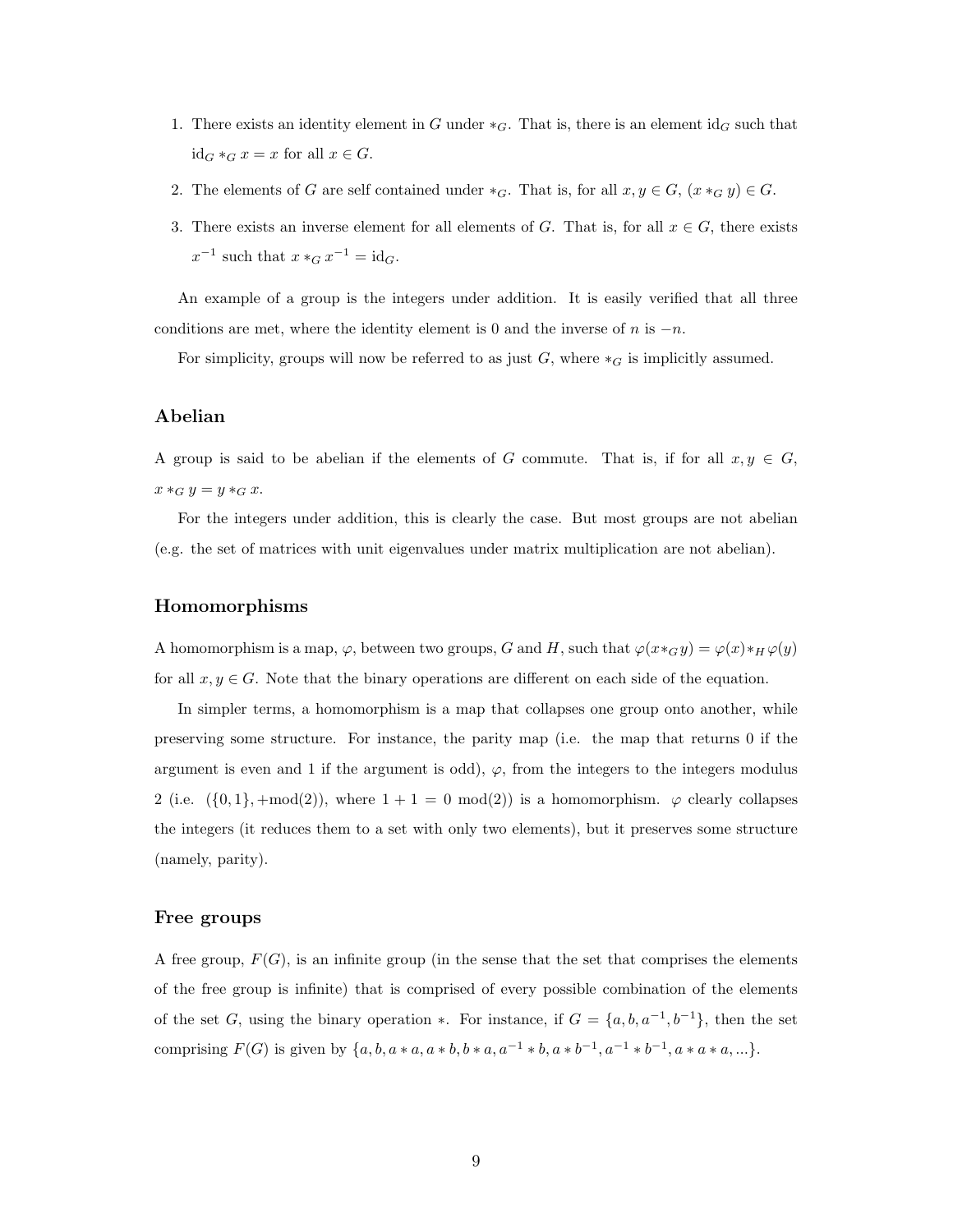#### Acknowledgements

We thank Sylvain Cappell for introducing us to free groups and for his clear explanation of the UFPG, Sanchit Chaturvedi and Roy Rinberg for their insightful discussions, and Nick Verga for inviting us to present our work early on. Finally, we thank Michael Berry and Dima Rinberg for discussing their work with us.

## <span id="page-9-0"></span>References

- <span id="page-9-1"></span>[1] Berry M, Warland D, Meister M (1997) The structure and precision of retinal spike trains. Proc. Natl. Acad. Sci.
- <span id="page-9-2"></span>[2] Schneidman E, Berry II M, Segev R, Bialek W (2006) Weak pairwise correlations imply strongly correlated network states in a neural population. Nature.
- <span id="page-9-3"></span>[3] Tkacik G, et al. (2014) Searching for collective behavior in a large network of sensory neurons. PLoS Computational Biology.
- <span id="page-9-4"></span>[4] Tkacik G, et al. (2015) Thermodynamics and signatures of criticality in a network of neurons. Proc. Natl. Acad. Sci.
- <span id="page-9-5"></span>[5] Mora T, Deny S, Marre O (2015) Dynamical criticality in the collective activity of a population of retinal neurons. Physics Review Letters.
- <span id="page-9-6"></span>[6] Gross-Isseroff R, Smith B (1988) Concentration-dependent changes of percieved odor quality. Chem. Senses.
- <span id="page-9-7"></span>[7] Bhagavan S, Smith B (1997) Olfactory conditioning in the honey bee, apis mellifera: effects of odor intensity. Physiol. Behav.
- <span id="page-9-8"></span>[8] Uchida N, Mainen Z (2007) Odor concentration invariance by chemical ratio coding. Front. Syst. Neurosci.
- <span id="page-9-9"></span>[9] Cleland T, et al. (2011) Sequential mechanisms underlying concentration invariance in biological olfaction. Front. Neuroeng.
- <span id="page-9-10"></span>[10] Malnic B, Hirono J, Sato T, Buck LB (1999) Combinatorial receptor codes for odors. Cell.
- <span id="page-9-11"></span>[11] Saito H, Chi Q, Zhuang H, Matusnami H, Mainland JD (2009) Odor coding by a mammalian receptor repertoire. Sci. Signal.
- [12] Prentice J, et al. (2016) Error-robust modes of the retinal population code. PLoS Computational Biology.